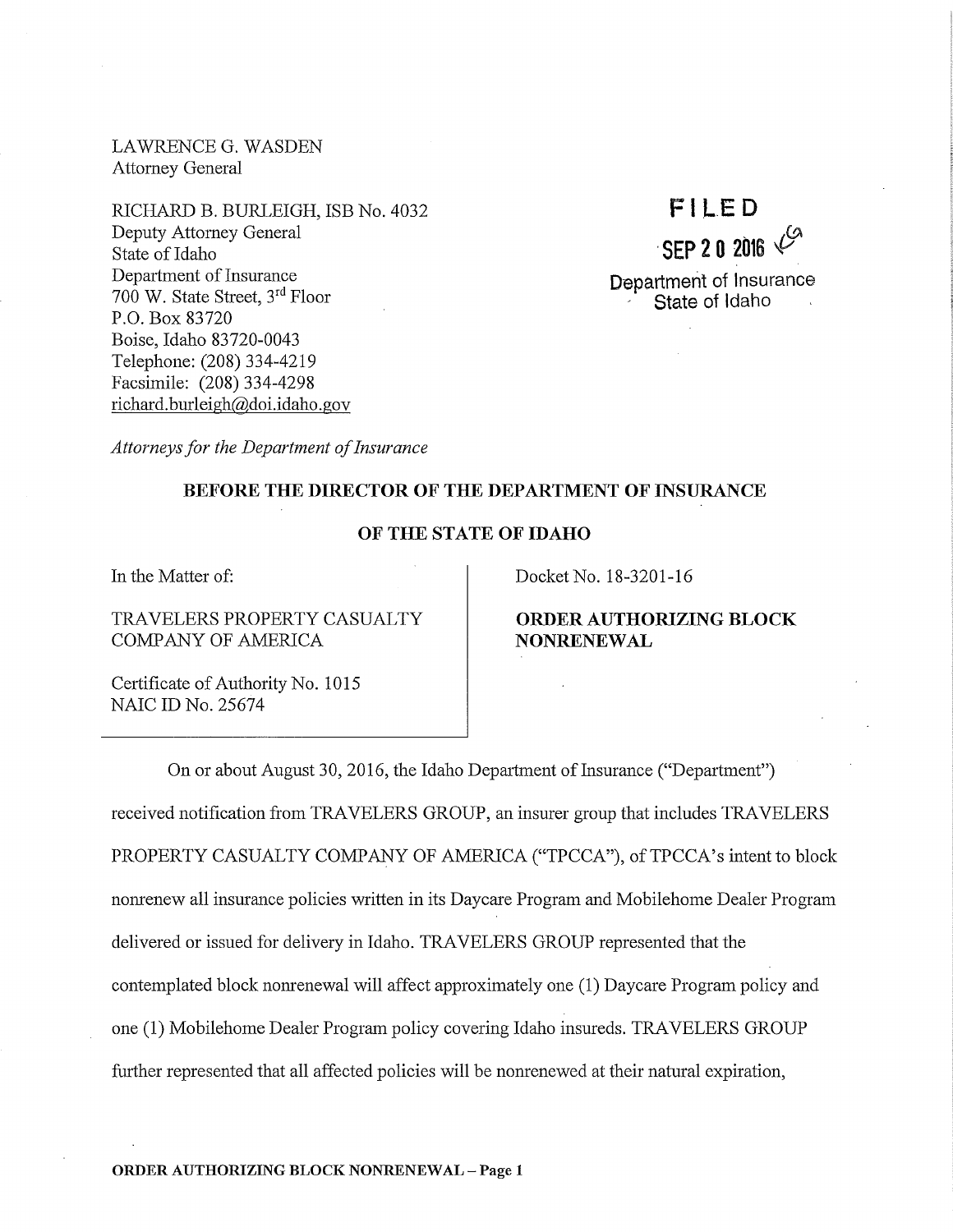beginning January 1, 2017, for Daycare Program policies, and beginning March 1, 2017, for Mobilehome Dealer Program policies.

The Director, having reviewed the foregoing and the requirements of Idaho Code§ 41- 1841(1), and acting pursuant to the authority set forth in Idaho Code  $\S$  41-210(2),

THE DIRECTOR HEREBY FINDS that the proposed effective date of the contemplated block nonrenewal complies with the one hundred twenty (120) day notice requirement to the Director, as set forth in Idaho Code § 41-1841(1).

NOW THEREFORE, IT IS HEREBY ORDERED that TPCCA is authorized, pursuant to Idaho Code § 41-1841, to effectuate a block nonrenewal of its Daycare Program and Mobilehome Dealer Program insurance policies delivered or issued for delivery in Idaho, which, based on representations made to the Department, will affect the number of policies as set forth hereinabove. TPCCA shall begin nonrenewing the affected policies at each policy's natural expiration date occurring on or after January 1, 2017, for Daycare Program policies, and occurring on or after March 1, 2017, for Mobilehome Dealer Program policies. TPCCA shall provide advance notice to policyholders affected by the nonrenewals authorized by this order in accordance with the notice provisions included in the company's applicable insurance policies.

THIS ORDER is a final order of the Director and is EFFECTIVE IMMEDIATELY. DATED this <sup>22</sup> day of September, 2016.

> STATE OF IDAHO DEPARTMENT OF INSURANCE

DEAN L. CAMERON Director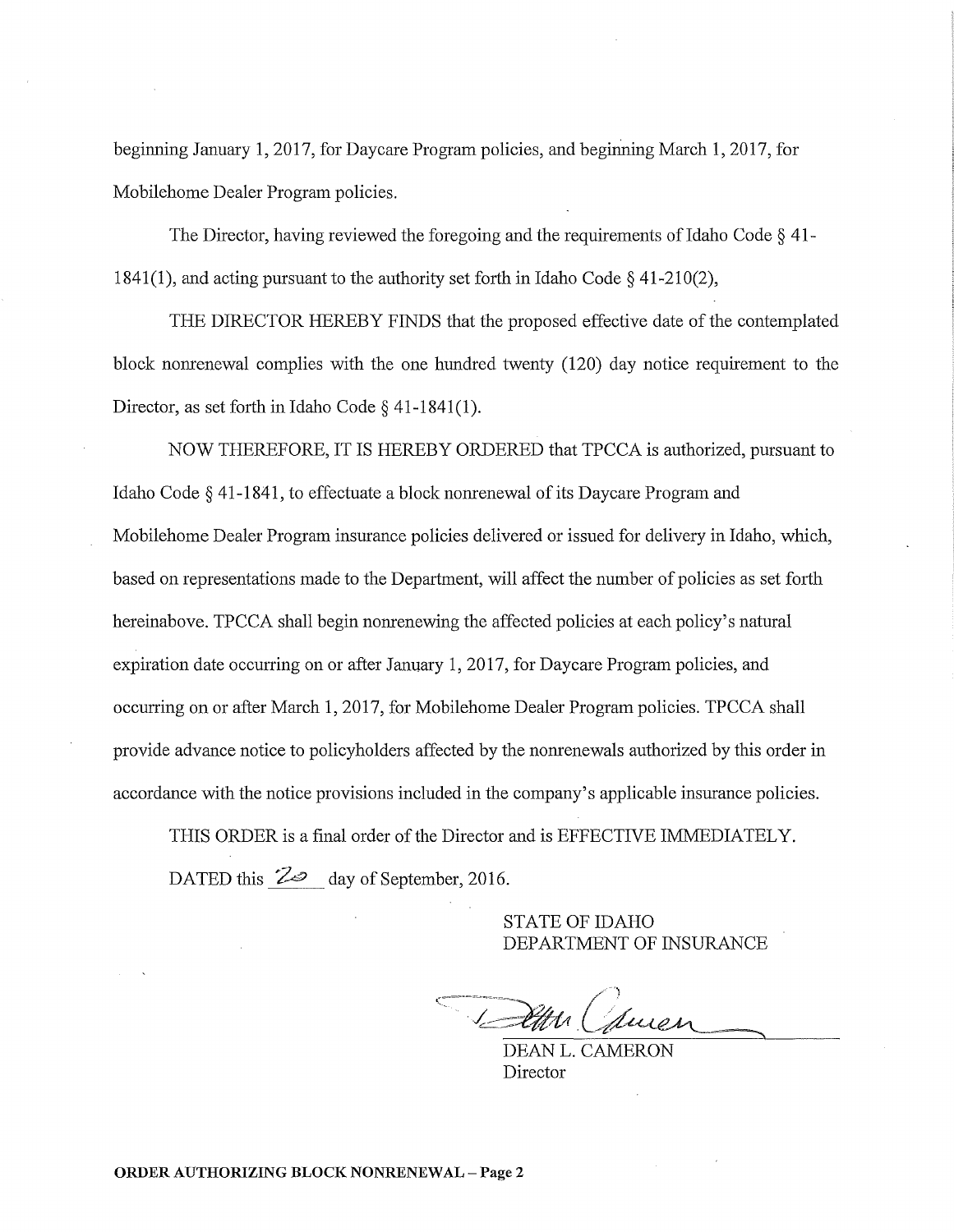## **NOTIFICATION OF RIGHTS**

This Order constitutes a final order of the Director. Any party may file a motion for reconsideration of this final order within fourteen (14) days of the service date of this order. The Director will dispose of the petition for reconsideration within twenty-one (21) days of its receipt, or the petition will be considered denied by operation of law. *See,* Idaho Code § 67-5246(4).

Pursuant to Idaho Code §§ 67-5270 and 67-5272, any party aggrieved by this final order may appeal it by filing a petition for judicial review in the district court of the county in which: (1) the hearing was held; or (2) the final agency action was taken; or (3) the aggrieved party resides or operates its principal place of business in Idaho; or  $(4)$  the real property or personal property that was the subject of the agency decision is located. An appeal must be filed within twenty-eight (28) days of: (a) the service date of this final order; or (b) an order denying a petition for reconsideration; or (c) the failure within twenty-one (21) days to grant or deny a petition for reconsideration, whichever is later. *See,* Idaho Code § 67-5273. The filing of a petition for judicial review does not itself stay the effectiveness or enforcement of the order under appeal.